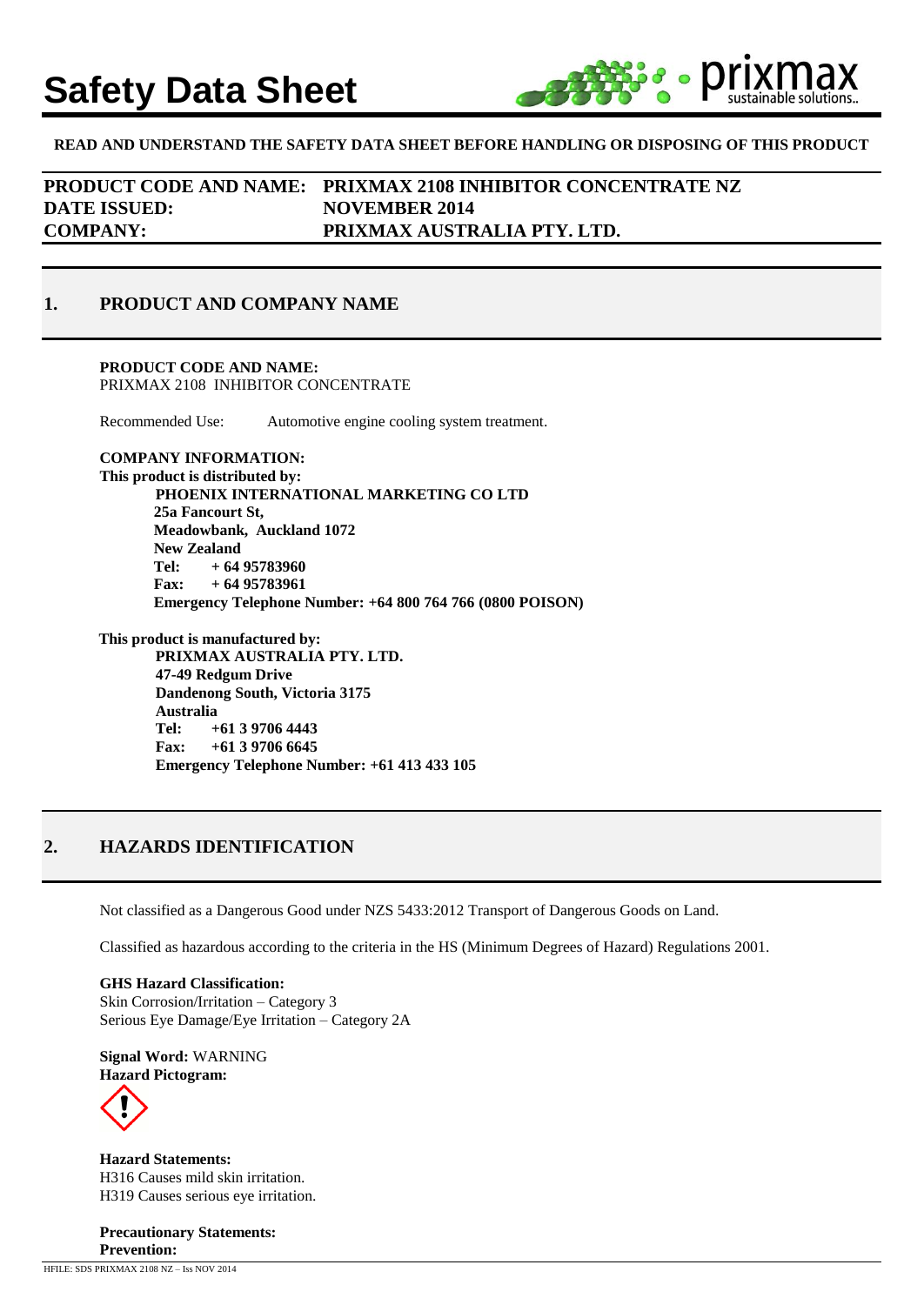P103 Keep out of reach of children.

P104 Read label and Safety Data Sheet before use.

P264 Wash hands thoroughly after handling.

P280 Wear protective gloves/protective clothing/eye protection/face protection.

**Response:**

P305 + P351 + P338 IF IN EYES: Rinse cautiously with water for several minutes. Remove contact lenses, if present and easy to do. Continue rinsing.

P332 + P313 If skin irritation occurs: Get medical advice/attention.

P337 + P313 If eye irritation persists: Get medical advice/attention.

**Storage:**

### **Disposal:**

P501 Dispose of contents/container in accordance with local regulations.

### **NEW ZEALAND CLASSIFICATION**

### **HSNO Classification:** HSR002549

### **Subclass**

6.3 Category B – Substances that are mildly irritating to the skin.  $6.4$  Category  $A -$  Substances that are irritating to the eye.

## **3. COMPOSITION AND INFORMATION ON INGREDIENTS**

| <u>No.</u> | <b>Chemical Name</b>       | <b>CAS Number</b> | Wt %       |
|------------|----------------------------|-------------------|------------|
| -01        | *Non-hazardous ingredients | Proprietary       | V HIGH     |
| - 02       | Triethanolamine            | 149-57-5          | <b>MED</b> |

*\* (Ingredients present at non-hazardous concentrations, according to criteria of SWAC (Safe Work Australia Council), based on available information).*

PROPORTION (%weight per weight) V HIGH > 60, HIGH 30 - 60, MED 10-29, LOW 1-9, V LOW < 1

### **4. FIRST AID MEASURES**

### **Inhalation:**

If irritation, headache, nausea, or drowsiness occurs, remove victim from exposure – avoid becoming a casualty. Remove contaminated clothing and loosen remaining clothing and allow victim to assume most comfortable position and keep warm and at rest until fully recovered. If breathing is laboured and patient cyanotic (blue), ensure airways are clear and have a qualified person give oxygen through a face mask. Apply artificial respiration if patient is not breathing. Seek medical attention immediately. Show this sheet to the doctor.

### **Skin:**

If skin or hair contact occurs, removed contaminated clothing and flush skin and hair with running water. If irritation develops or persists seek medical attention. Show this sheet to the doctor.

### **Eyes:**

If in eyes, hold eyelids apart and flush the eye continuously with copious amounts of running water for at least 15 minutes. Take care not to rinse contaminated water into the non-affected eye. Remove contact lenses, if present and easy to do so. Continue rinsing. If eye irritation persists, seek medical attention immediately. Show this sheet to the doctor.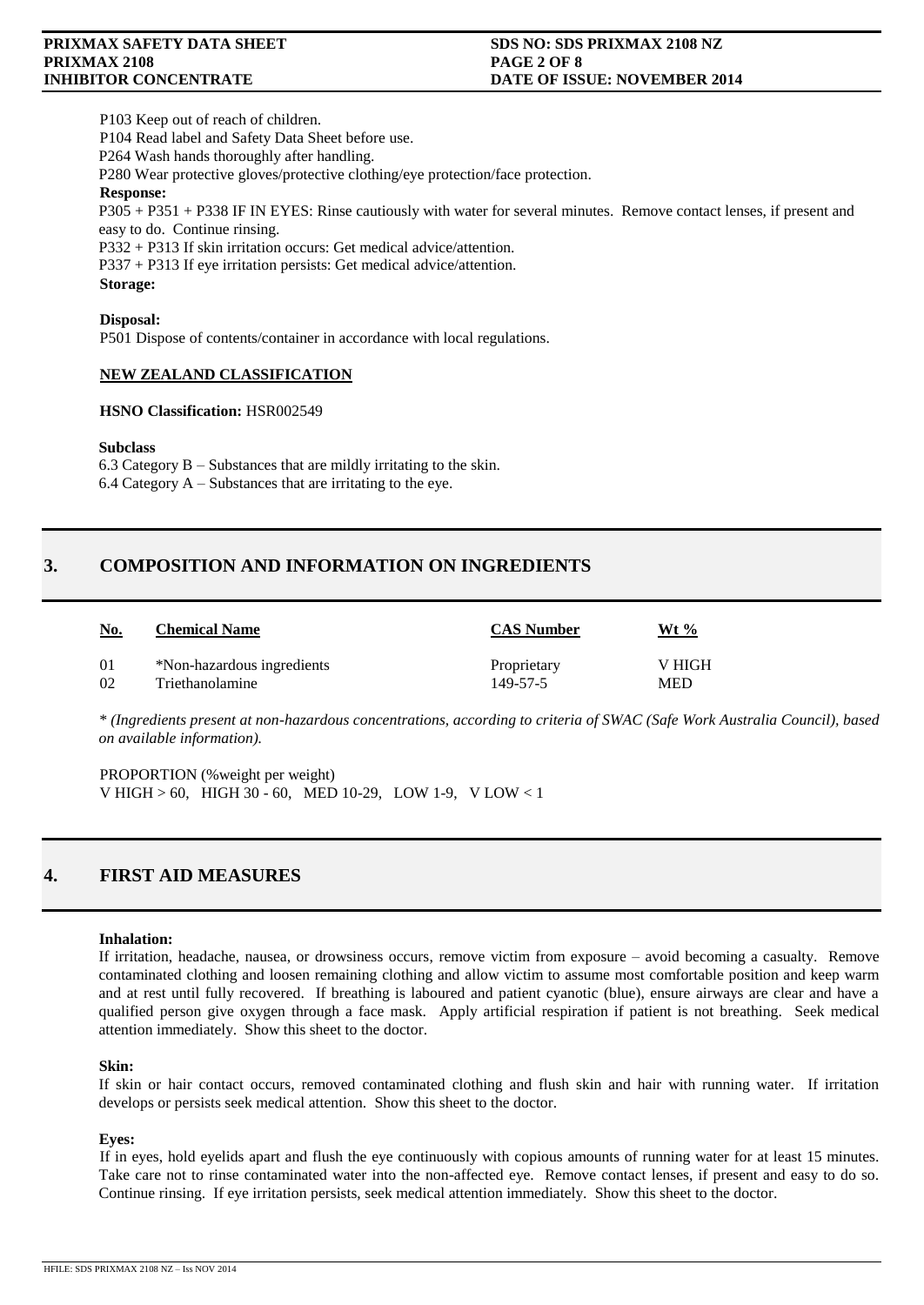### **Ingestion:**

If swallowed, so NOT induce vomiting. Rinse mouth with water. Give a glass of water to drink. Never give anything by mouth to an unconscious or convulsing person. If vomiting occurs give further water. If symptoms develop seek medical attention. Show this sheet to the doctor.

### **Medical attention and special treatment:**

All treatments should be based on observed signs and symptoms of distress in the patient. Consideration should be given to the possibility that overexposure to materials other than this product may have occurred. Treat symptomatically. No specific antidote available.

### **Poisons Information:**

For advice contact a Poisons Information Centre (Phone *Australia 13 1126*) or a doctor (at once).

### **5. FIRE FIGHTING MEASURES**

### **Suitable extinguishing media:**

For large fires use water fog, fine water spray or foam. Do not use water jets. For small fires use foam, dry chemical, carbon dioxide or water spray.

### **Hazards from combustion products:**

This product is a non-combustible liquid. It is not readily combustible under normal conditions; however it will break down under fire conditions and the organic component may burn. A complex mixture of airborne solids, liquids and gases including carbon monoxide, carbon dioxide and other organic compounds will be evolved when this material undergoes thermal or oxidative degradation.

### **Special protective equipment and precautions for fire fighters:**

Fire fighters should wear full protective clothing including a self contained breathing apparatus if risk of exposure to vapour or products of combustion following evaporation of aqueous component.

### **Hazchem Code:**

None applicable.

### **6. ACCIDENTAL RELEASE MEASURES**

### **Personal Precautions:**

Avoid contact with skin and eyes.

Personal protective equipment:

- appropriate gloves.

- eye/face protection (safety glasses with side shields or splash proof goggles).

- suitable protective clothing.

For further information, refer to section 8 "Exposure Controls / Personal Protection".

Turn leaking containers leak-side up to prevent the escape of liquid.

### **Environmental Precautions:**

Contain – prevent run off into drains and waterways. If large quantities of this material enter the waterways contact the Environment Protection Authority, or your local Waste Management Authority. Dispose of waste according to Federal, EPA, state and local regulations.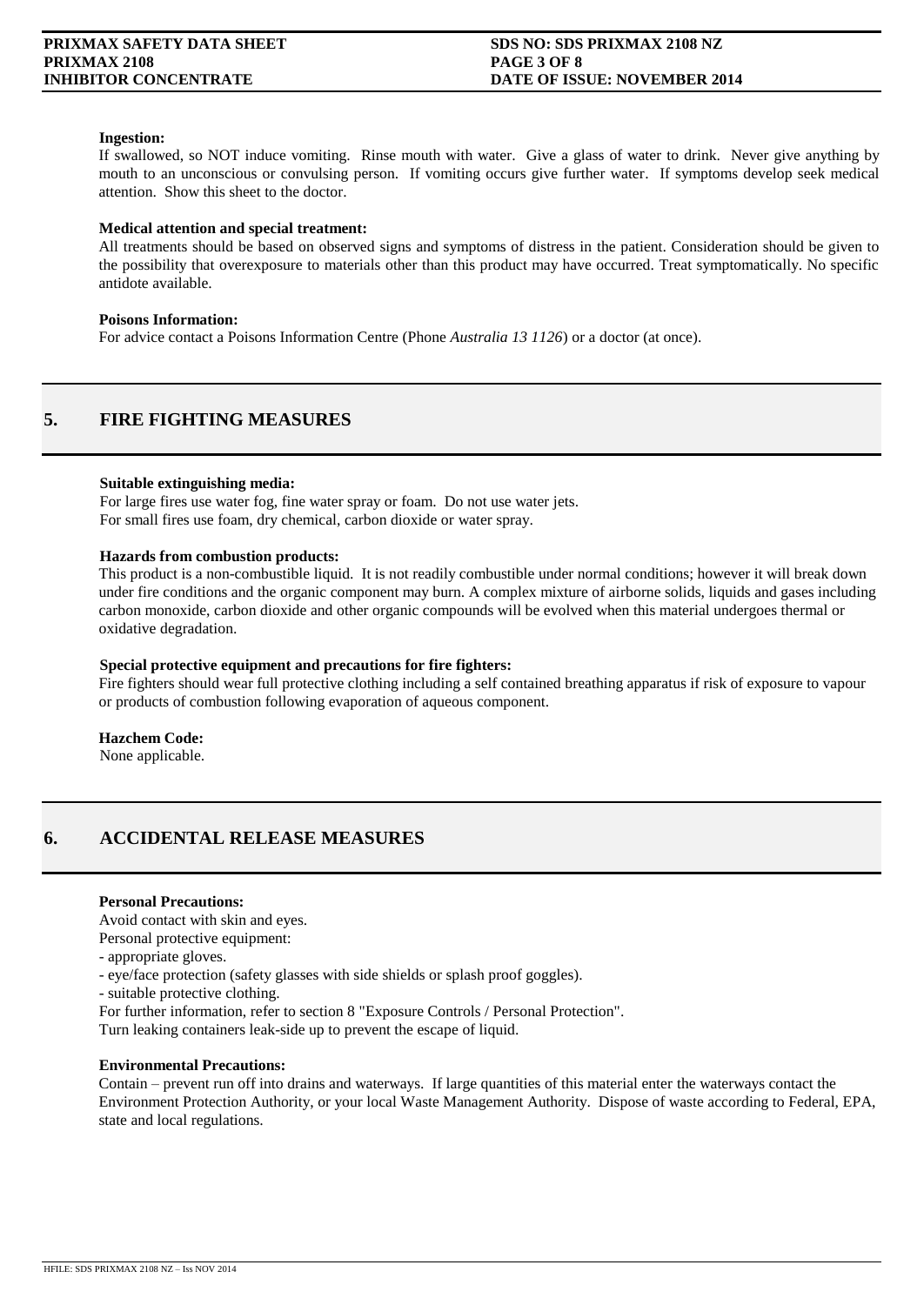### **Methods for Cleaning up:** -

**- Recovery:** Absorb the product onto suitable, non-combustible porous material. Sweep up or vacuum up the product. Collect up the product and place it in a spare container, suitably labelled. Keep the recovered product for subsequent disposal. **- Cleaning/Decontamination:** Wash contaminated area with large amounts of water. Recover the cleaning water for subsequent disposal.

**- Disposal:** Dispose of all contaminated materials in accordance with local regulations. (Refer to section 13 "Disposal Considerations").

### **Further information:**

Warning: Material can create slippery conditions.

**Dangerous Goods - Initial Emergency Response Guide (IERG) (SAA/SNZ HB76)** Not applicable.

### **7. HANDLING AND STORAGE**

### **Precautions for safe handling:**

Avoid skin and eye contact and breathing in vapour. Use with adequate ventilation. Always wash hands thoroughly after handling. Wash contaminated clothing and other protective equipment before storage or re-use. For further information refer to section 8 "Exposure Controls/Personal Protection". Do not dispose of material in sewers or waterways.

### **Conditions for safe storage:**

Keep all containers tightly closed when not in use – check regularly for leaks. Store in a cool, dry, well ventilated place out of direct sunlight. Store away from incompatible materials such as strong oxidising agents and foodstuffs. For further information refer to section 10 "Stability and Reactivity".

This material is a Scheduled Poison S5 and must be stored, maintained and used in accordance with the relevant regulations.

### **8. EXPOSURE CONTROLS/PERSONAL PROTECTION**

### **Exposure Standards:**

No value has been assigned for this specific material by the National Occupational Health and Safety Commission or Safe Work Australia Council. However, over-exposure to any chemical may result in enhancement of pre-existing adverse medical conditions and/or allergic reactions.

### **Exposure Limit:**

In the absence of occupational exposure standards for this product, it is recommended that the following be adopted.

|                 | TW .<br>NΑ               |                 | STFI<br>ollu             |                          | <b>Notices</b> |
|-----------------|--------------------------|-----------------|--------------------------|--------------------------|----------------|
|                 | ppm                      | $m\text{g}/m^3$ | ppm                      | $m\text{g}/m^3$          |                |
| Triethanolamine | $\overline{\phantom{a}}$ |                 | $\overline{\phantom{a}}$ | $\overline{\phantom{a}}$ | Sensitiser     |

As published by the National Occupational Health and Safety Commission.

TWA (Time-Weighted Average) – airborne concentration over an eight-hour working day, for a five-day working week over an entire working life.

STEL (Short term Exposure Limit) – the average airborne concentration over a 15 minute period which should not be exceeded at any time over an entire working life.

Notice – sensitiser. This substance can cause a specific immune response in some people. An affected individual may subsequently react to exposure to minute levels of that substance.

### **Engineering controls:**

Natural ventilation should be adequate under normal conditions of use. Keep containers closed when not in use.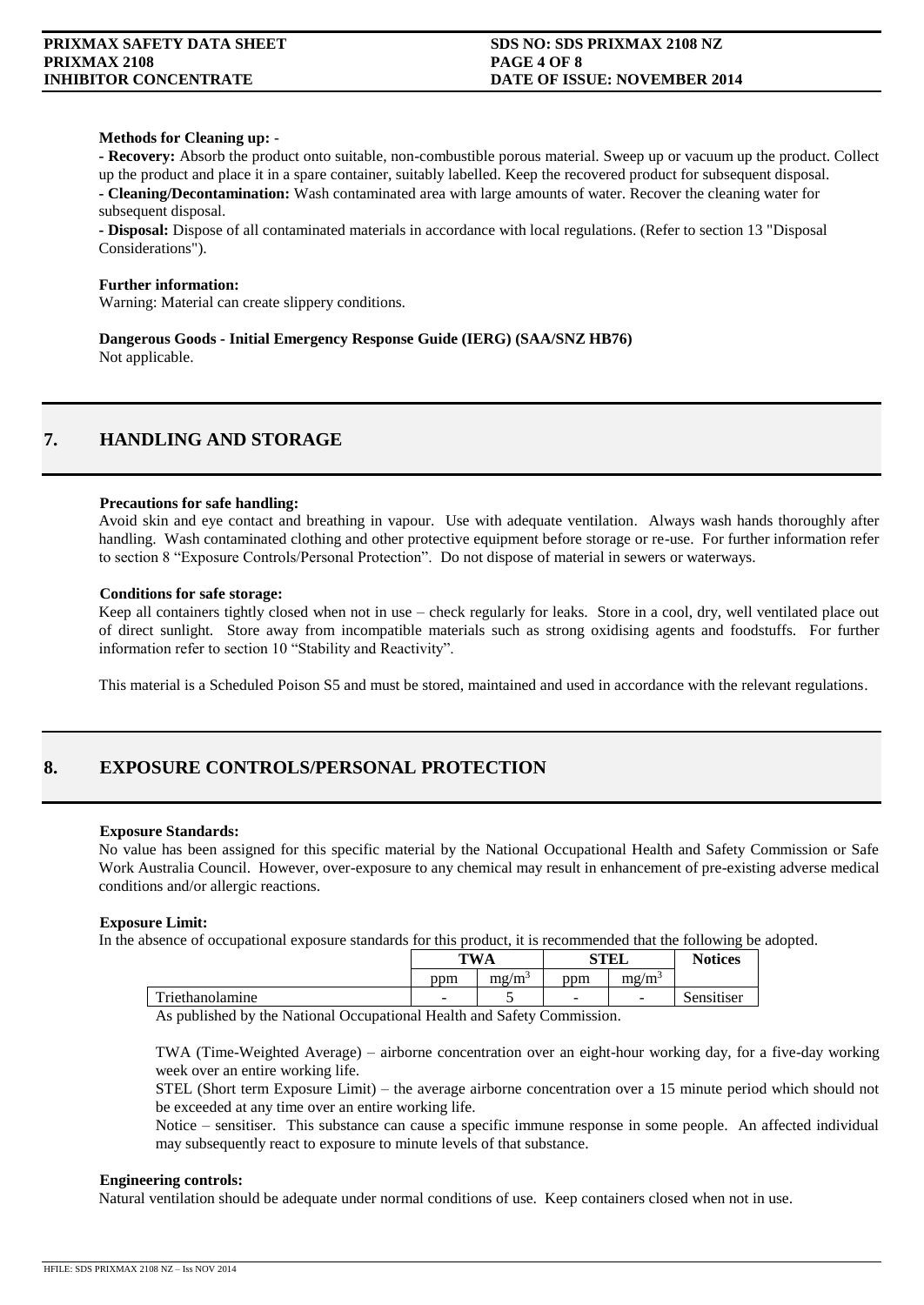### **Personal protective equipment:**

**Respiratory protection:** None required. Use with adequate ventilation. If inhalation risk exists wear organic vapour respirator meeting the requirements of AS/NZS 1715 and AS/NZS 1716.

**Eye protection:** Safety glasses or a face shield are recommended to prevent eye contact.

**Skin/Body protection:** Wear overalls, safety shoes, and impervious gloves (rubber/PVC gloves). Due to variations in glove constructions and local conditions, final assessment should be made by the user.

### **Workplace Hygiene Measures:**

Personal hygiene is an important work practice exposure control measure and the following general measures should be taken when working with or handling this material:

- Do not store, use, and /or consume foods, beverages, tobacco products, or cosmetics in areas where this material is stored.
- Always wash hands and face before eating, drinking, smoking, applying cosmetics, or using the toilet.
- Wash contaminated clothing and other protective equipment before storage of re-use.

### **9. PHYSICAL AND CHEMICAL PROPERTIES**

| Appearance:                                    | Green liquid.                   |  |  |
|------------------------------------------------|---------------------------------|--|--|
| Odour:                                         | Mild organic odour              |  |  |
| <b>Odour threshold:</b>                        | No data available.              |  |  |
| pH:                                            | 8.6 for undiluted product.      |  |  |
| Melting point/freezing point:                  | No data available.              |  |  |
| Initial boiling point and boiling range:       | No data available.              |  |  |
| <b>Flash Point:</b>                            | No data available.              |  |  |
| <b>Evaporation rate:</b>                       | No data available.              |  |  |
| <b>Flammability (solid, gas):</b>              | Not applicable.                 |  |  |
| <b>Upper/lower flammability:</b>               | Not applicable.                 |  |  |
| <b>Vapour Pressure:</b>                        | No data available.              |  |  |
| Vapour density:                                | No data available.              |  |  |
| <b>Specific Gravity:</b>                       | $1.07$ at $20.0$ <sup>o</sup> C |  |  |
| <b>Solubility in Water:</b>                    | Complete.                       |  |  |
| <b>Solubility in Organic Solvents:</b>         | No data available.              |  |  |
| <b>Partition coefficient: n-octanol/water:</b> | No data available.              |  |  |
| <b>Auto-ignition temperature:</b>              | Not applicable.                 |  |  |
| <b>Decomposition temperature:</b>              | No data available.              |  |  |
| <b>Viscosity:</b>                              | No data available.              |  |  |
| <b>Oxidizing Properties:</b>                   | Not applicable.                 |  |  |
|                                                |                                 |  |  |

### **10. STABILITY AND REACTIVITY**

### **Chemical stability:** Stable under normal conditions of use.

#### **Hazardous reactions:**

No known hazardous reactions.

### **Conditions to avoid:**

Excessive heat – will lead to accelerated oxidative degradation – sources of ignition.

### **Incompatible materials:**

Avoid contact with strong oxidising agents. Triethanolamine is incompatible with strong acids, strong oxidising agents, halogenated hydrocarbons, cellulose, sawdust, aluminium, alkali metals, and metal hydrides.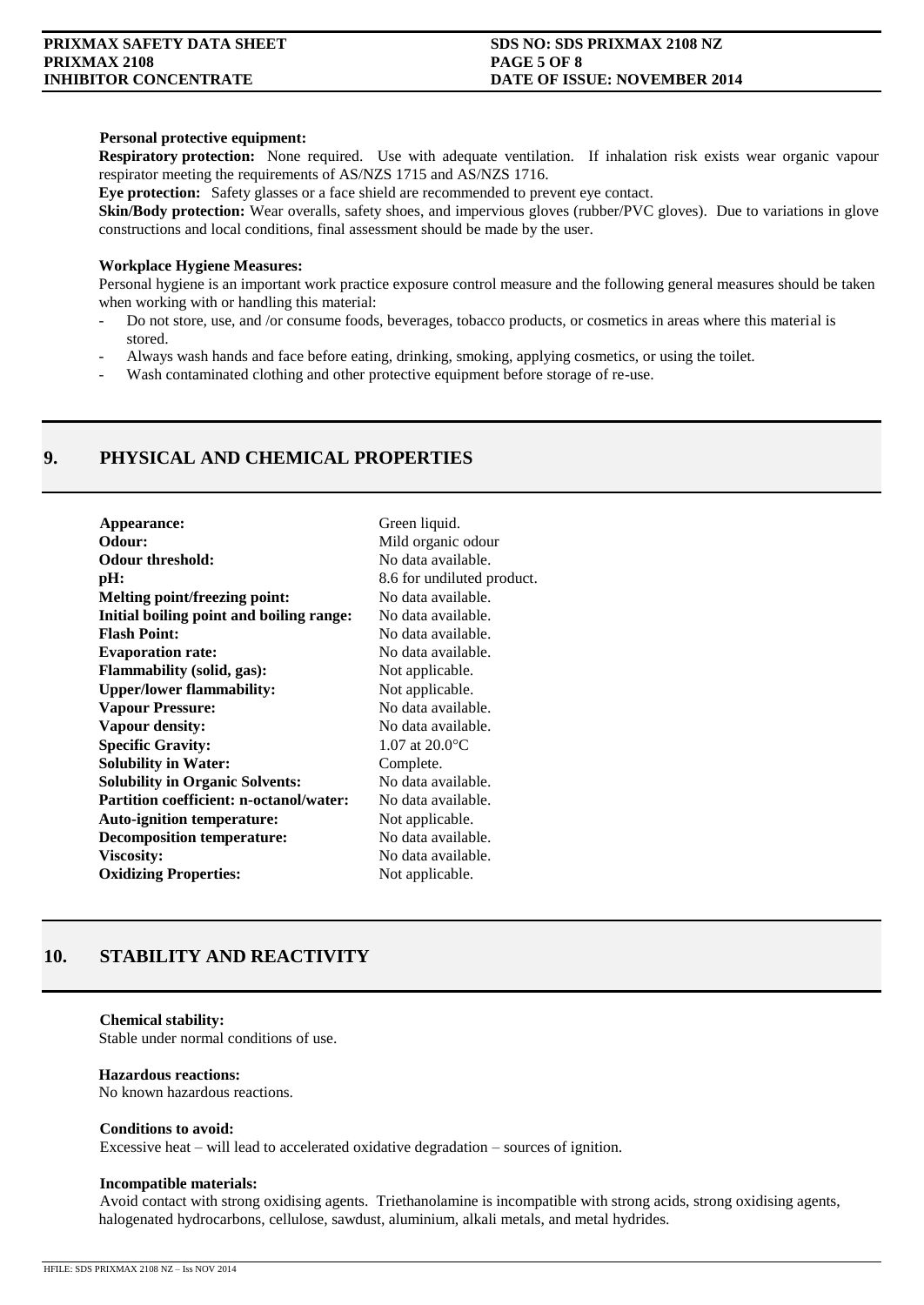### **Hazardous decomposition products:**

Product does not decompose at ambient temperatures. A complex mixture of airborne solids, liquids and gases including carbon monoxide, carbon dioxide and other organic compounds will be evolved when this material undergoes thermal or oxidative degradation.

### **11. TOXICOLOGICAL INFORMATION**

No LD<sub>50</sub> data available for the product. The toxicological information is based on data from a hazardous ingredient. No adverse health effects expected if the product is handled in accordance with this Safety Data Sheet and the product label. Symptoms of effects that may arise if the product is mishandled and overexposure occurs are:

Triethanolamine:

| <b>Acute health effects:</b> |  |
|------------------------------|--|
|------------------------------|--|

| <b>Ingestion:</b> | Swallowing can result in nausea, vomiting, diarrhoea, and gastrointestinal irritation. |
|-------------------|----------------------------------------------------------------------------------------|
| Eve:              | An eye irritant.                                                                       |
| Skin:             | Contact with skin may result in irritation.                                            |
| Inhaled:          | Breathing in vapour may produce respiratory irritation.                                |

### **Long term effects:**

Not listed as carcinogenic according to IARC. Under certain circumstances nitrosamines can form in contact with nitrosating agents. Some nitrosamines were found to cause cancer in animal experiments. Contact skin allergy has been reported in people occupationally exposed to triethanolamine in the textile industry and in metalworking fluids and to people nonoccupationally exposed to triethanolamine in cosmetics and medicines. Negative results have been obtained in a large number of animal skin sensitization tests. In tests with animals, long-term ingestion and skin contact exposures to high doses caused damage to the liver and kidney.

### **Toxicological data:**

| Oral:          | $LD_{50}$ : 4190 mg/kg (rat).     |
|----------------|-----------------------------------|
|                | $LD_{50}$ : 5000 mg/kg (rabbit).  |
| <b>Dermal:</b> | $LD_{50}$ : >2000 mg/kg (rabbit). |

### **12. ECOLOGICAL INFORMATION**

Complete ecological testing on this product has not been conducted. The information is based on information for representative substances.

The potential to bioaccumulate has not been determined, however the majority of the components in this product would be expected to be inherently readily biodegradable.

### **Ecotoxicity:**

Avoid contaminating waterways.

### **Persistence and degradability:**

This material is expected to be readily biodegradeable according to the AS 4351 Part 2 test method.

**Mobility:**

Not determined.

**Aquatic toxicity:** Non hazardous to aquatic organisms.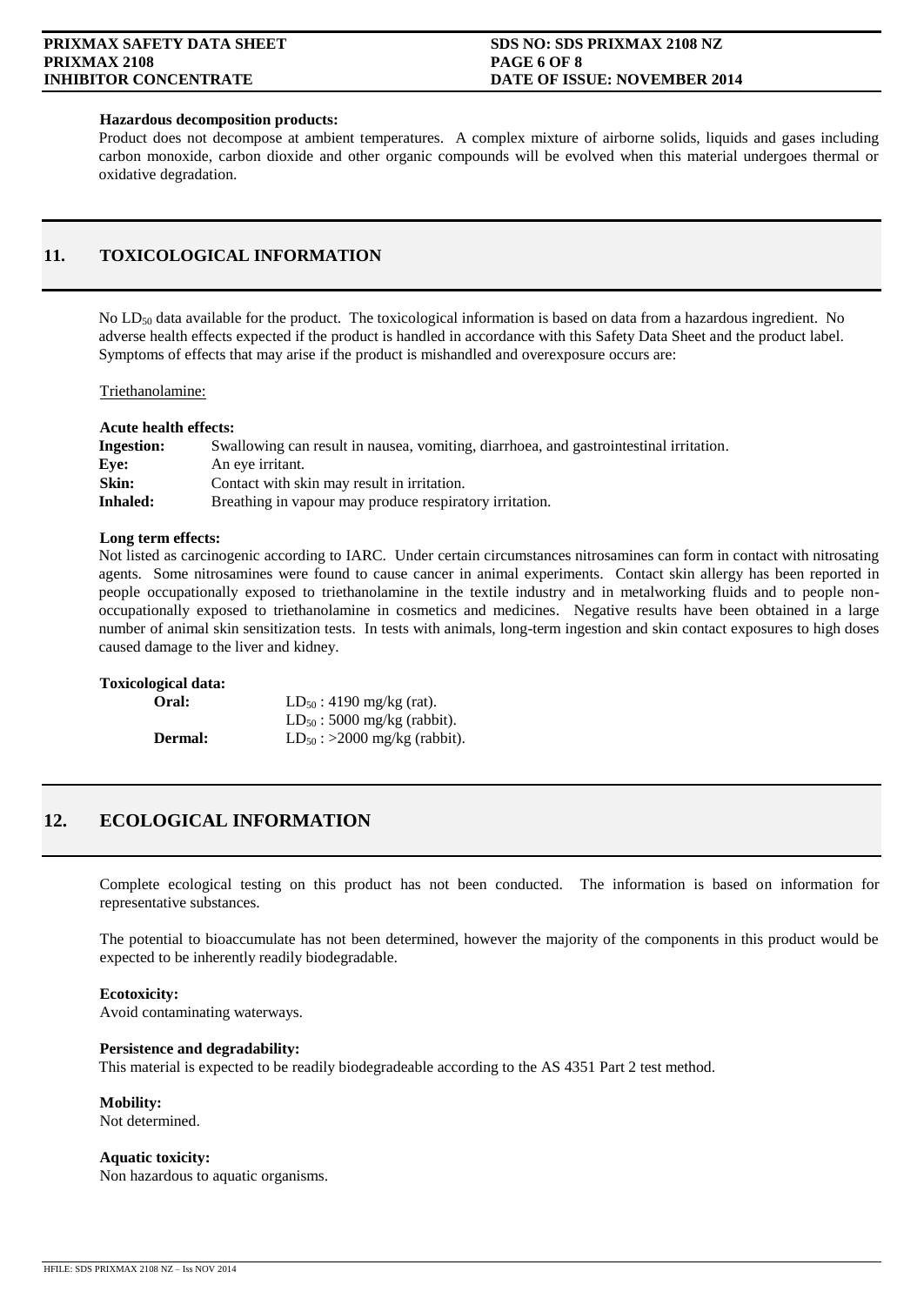### **13. DISPOSAL CONSIDERATIONS**

### **Residues from product**

**Prohibition:** Discharging waste into rivers and drains is forbidden.

**Destruction/Disposal:** Chemical additions, processing or otherwise altering this material may make the waste management information presented in this SDS incomplete, inaccurate or otherwise inappropriate. Dispose of in accordance with relevant national and local regulations, EPA requirements and safety regulations at an authorised site.

### **Contaminated packaging**

**Prohibition:** Do not dispose of the product at a rubbish tip.

**Decontamination/Cleaning:** Any containers or equipment used should be decontaminated immediately after use. Completely empty the packaging prior to decontamination. Carefully drain and then steam clean.

**Container Handling and Disposal:** Recycle following cleaning or dispose of at an authorised site.

### **14. TRANSPORT INFORMATION**

**UN Number:** None allocated **Proper Shipping Name:** None allocated **Dangerous Goods Class:** None allocated **Subsidiary risk:** None allocated **Packing Group:** None allocated **Hazchem Code:** None allocated

### **Land Transport: (New Zealand)**

Not classified as Dangerous Goods according to NZS 5433:2012 Transport of Dangerous Goods on Land.

### **Marine Transport:**

Not classified as Dangerous Goods according to the International Maritime Organization Rules (Maritime Dangerous Goods Code - IMDG Code) for transport by sea. Marine pollutant: No

### **Air Transport:**

Not classified as Dangerous Goods according to the International Civil Aviation Organization (ICAO) and International Air Transport Association (IATA) Dangerous Goods Regulations for transport by air.